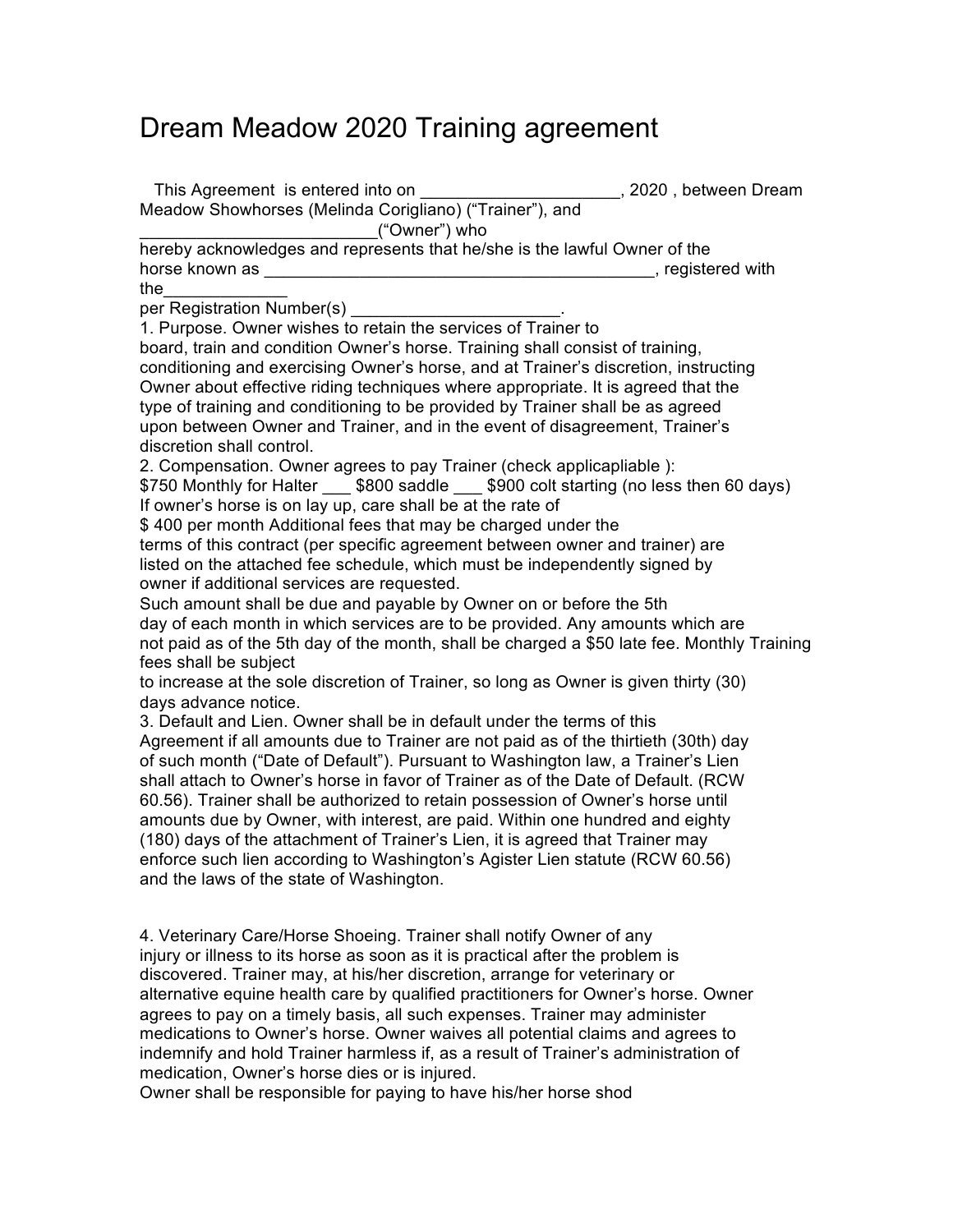by a farrier of Trainer's choosing.Payment for farrier care is due no later then 24 hours prior to appointment. Failure to provide payment within that time will result in cancellation of farrier appointment

5. Riding Gear and Tack. Owner acknowledges that he/she is hereby advised by Trainer to purchase and wear a well-fitted helmet, hard-hat, or similar protective headgear fastened securely under the chin while working around or riding horses. Owner further acknowledges that he/she is hereby advised by Trainer to always wear hard-soled, fully enclosed shoes or boots and socks to protect feet, and long pants to protect legs while working around or riding horses. Trainer agrees to advise Owner on the use of reasonable tack and equipment for his/her horse. Owner bears sole responsibility for his/her ultimate choice of tack and equipment, and for the security of such items. Trainer shall not be liable for Owner's loss of tack or equipment, and does not agree to provide storage for same on Trainer's premises.

6. Liability for Personal Injury. Owner has been advised by Trainer of the dangers inherent to all persons who ride, or work around horses, animals, or other livestock. Hereafter, and for valuable consideration, Owner agrees to release, discharge, and hold Trainer harmless from any and all liability, or causes of action arising out of incidents which may result in bodily injury, death, or property damage to Owner, or Owner's guests, family members, or tack or equipment.

7. Liability for Horse or Property Damage. Owner acknowledges that Trainer has advised him/her that it is possible that injury may occur to Owner's horse within the context of training and exercise provided by Trainer. Owner agrees to release, discharge, and hold Trainer harmless from any damages arising out of injuries suffered to Owner's horse while such horse is/are under Trainer's control. Trainer shall not be liable for injuries or damages arising out of the boarding, feeding or care providedOwner's horse, including losses caused by fire, theft, running away, or other injury, except where such loss is solely due to the intentional and wrongful act(s) of Trainer. Owner shall be solely liable for all actions of its horse at any time during the term of this Agreement. Owner agrees to indemnify and hold Trainer harmless from all damages sustained or suffered by Trainer's facilities or property, or damages suffered by persons due to actions of Owner or Owner's horse.

8. Insurance. Trainer shall not be required to obtain liability insurance which provides coverage for Owner, Owner's horse or Owner's tack and equipment while same are on Trainer's premises. If Owner desires such insurance coverage, it shall be his or her independent responsibility to obtain it. 9. Termination. Trainer and Owner agree that this Agreement shall be terminable at the choice of either party upon written or oral notification by on the other. All monies due and owing to Trainer at the time of such termination shall be paid as of the date of termination. If Owner's fees due and owing to Trainer at the time of termination are not paid, the lien provisions at paragraph 4 above shall apply. Notice of Termination or lien actions under the Agreement shall be deemed to have been received by Owner so long as Trainer mails same by regular mail to Owner's address as listed below.

10. Terms Binding on Heirs and Successors. All terms and conditions of this Agreement shall be binding on the heirs, administrators, successors, and assigns of Owner and Trainer.

11. Merger Clause/Attorneys Fees. Trainer and Owner agree that all terms and conditions governing this Agreement are provided for herein, and that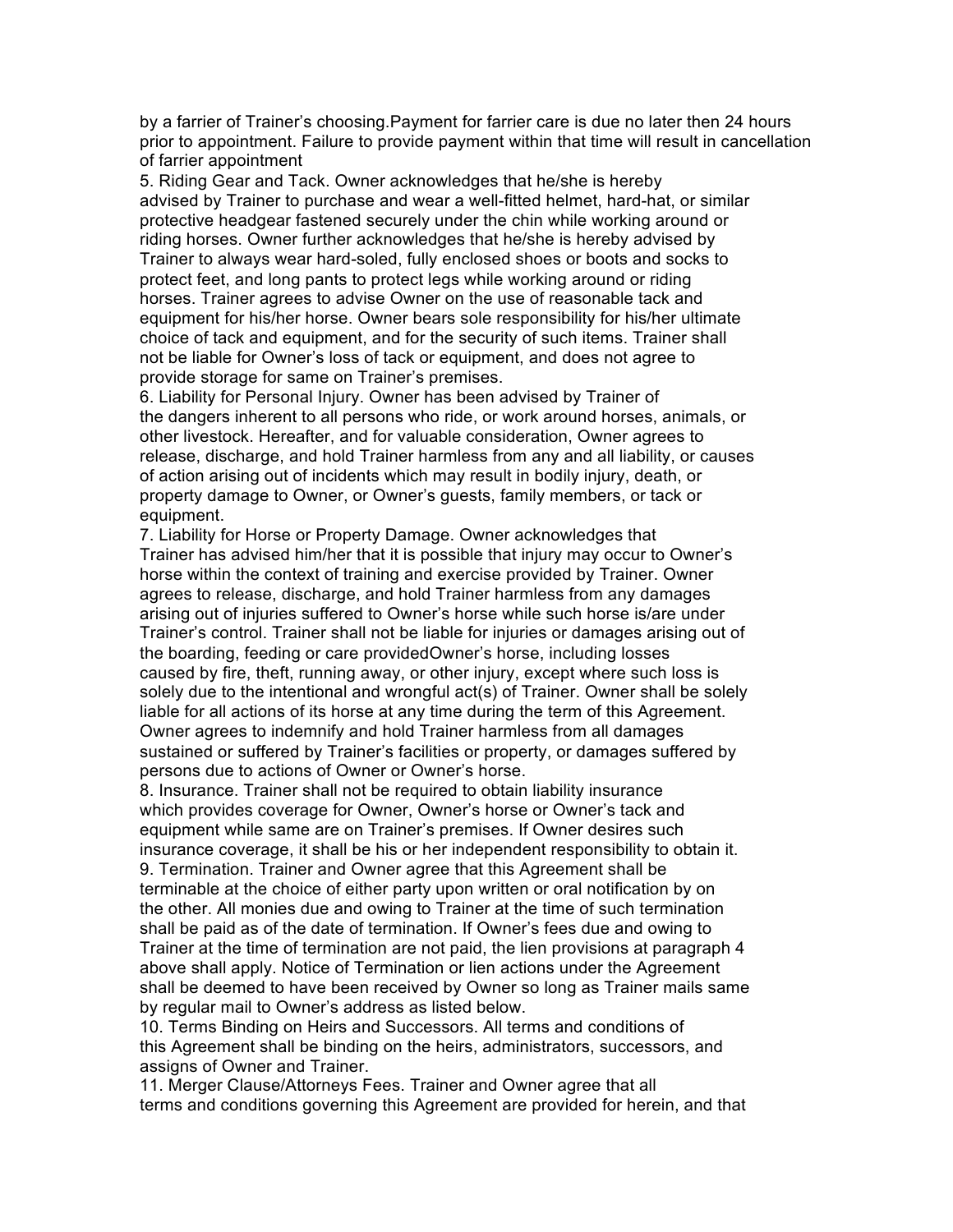there are no separate oral agreements, which shall affect the terms of this Agreement. Any amendments to this Agreement must be in writing, and signed and dated by Trainer and Owner. Legal actions which may be required to enforce any aspect of this Agreement shall occur under Washington law in Spokane County, Washington District or Superior Court. Notice or Service of Process in connection with any legal action arising under the terms of this agreement shall be deemed received so long as either party mails such notice by regular U.S. mail to the other party's address as listed herein. All costs and attorney fees incurred as the result of any lien foreclosure actions arising under this Agreement shall be paid by the Owner. Costs and attorney fees, which are incurred as the result of any other dispute arising under this Agreement shall be paid by the non-prevailing party

Signed this day of 2020

\_\_\_\_\_\_\_\_\_\_\_\_\_\_\_\_\_\_\_\_\_\_\_\_\_\_\_\_\_\_\_\_\_\_\_\_\_\_\_\_\_\_\_\_\_\_\_\_\_\_\_\_

 $\mathcal{L}_\mathcal{L}$  , and the contribution of the contribution of  $\mathcal{L}_\mathcal{L}$ 

Dream Meadow Training Melinda Corigliano

Owner